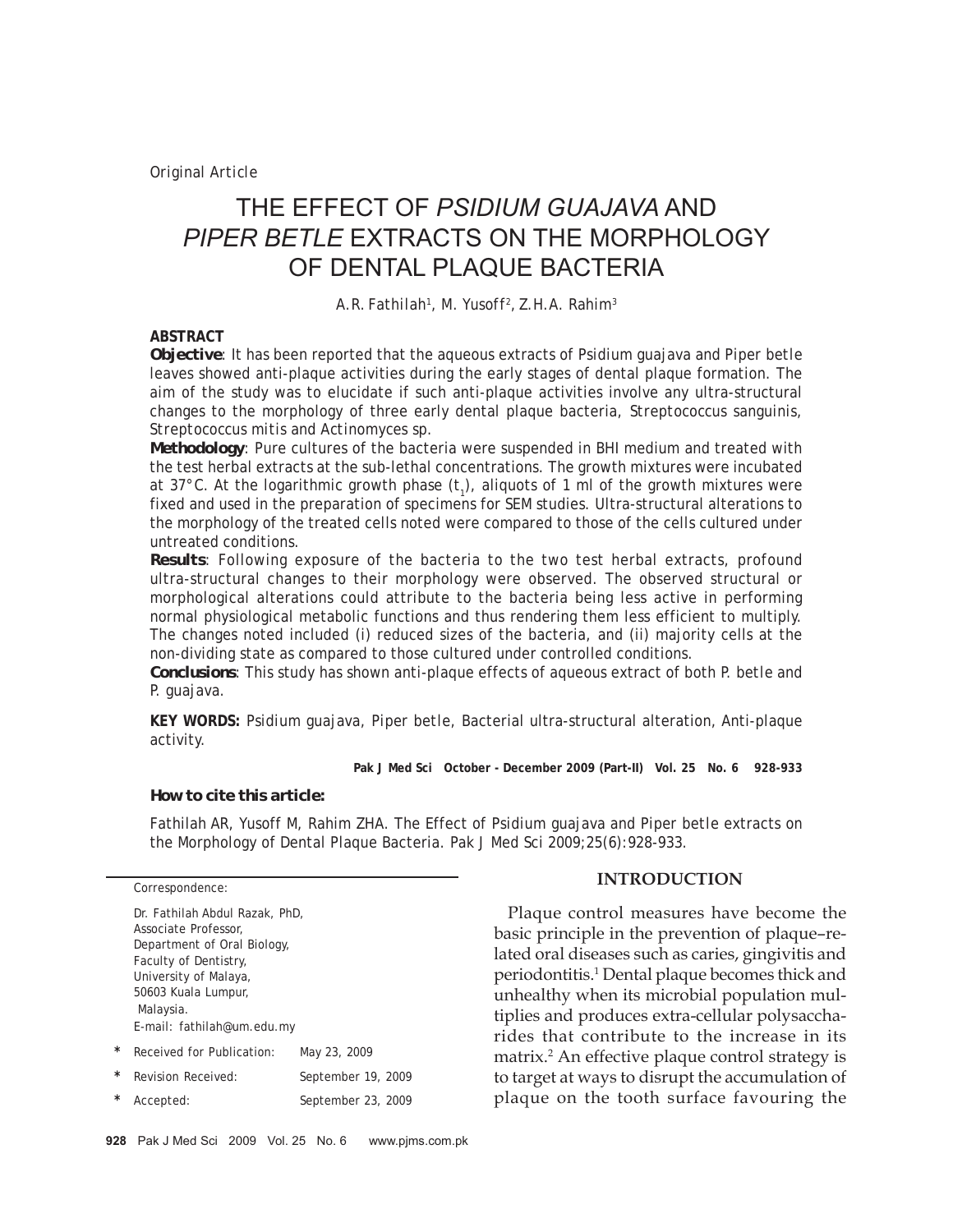formation of thin and loosely bound plaque which are more readily dislodged.

It has been reported that the extracts of *Psidium guajava* and *Piper betle* plants exhibit therapeutic properties and are popularly used in the formulation of traditional medicines.<sup>3-5</sup> Aqueous extract of the leaves of both the plants have been well studied for their anti-microbial, anti-plaque and anti-caries activities. Their use has been recommended with possible potential for further development and incorporation as active agents in oral health care products.<sup>6-9</sup>

Bacteria cells undergo several morphological changes during its growth cycle. The largest cell size corresponds closely to the period when rapid division is taking place during the exponential growth phase. At the lag and approaching the death phases, cells tend to be smaller in size.<sup>10</sup> Attaining optimal cell size is important for a bacterium to be able to perform normal metabolic function to grow and flourish.<sup>11</sup> Alterations in cell morphology may render the cell unable to multiply and hence to remain bacteriostatic. In this study, the direct effect of *P. guajava* and *P. betle* extracts on the ultra-structure of selected plaque bacteria was assessed using the scanning electron microscope (SEM). Results obtained may help elucidate the mechanism of action of *P. guajava* and *P. betle* extracts as anti-plaque agents.

#### **METHODOLOGY**

*Preparation of plant extracts:* Aqueous extracts of *P. betle* and *P. guajava* were prepared by boiling small pieces of the fresh leaves of the plants in distilled water for several hours until the final volume was one third of the initial volume. Following this, the decoction was centrifuged at 10,000 rpm to eliminate sediments. The supernatant was then divided, into one ml aliquots, in micro-fuge tubes. They were then concentrated using a speed-vacuum concentrator (HETO/HS-1-110, Denmark). The concentrated extracts were weighed into sterile micro-fuge vials and prepared into stocks of 20 mg/ml using sterile distilled water as diluent.<sup>6</sup>

*Preparation of bacterial suspensions: Streptococcus sanguinis, Streptococcus mitis* and *Actinomyces* sp.

were representatives of dental plaque bacteria used in this investigation. Pure test bacterial cultures were obtained from frozen (-80 ºC) stocks isolated from dental plaque specimens collected from volunteers visiting the Dental Clinic at the Faculty of Dentistry, University of Malaya. Identification of the bacterial isolates was done using conventional microbiological methods and the API Identification System (BioMereux, France). Each bacterial species was revived in Brain Heart Infusion (BHI, Oxoid) broth at 37 ºC overnight. Following incubation, bacterial cells were harvested by centrifugation at 10,000 rpm for 10 minutes. The cells were then re-suspended in BHI broth and the concentration was standardised at  $10^8$  cells / ml [optical] density (OD) of 0.144] by using a spectrophotometer read at 550 nm.

*Determination of the mid logarithmic phase (t1 ):* 100 ml of BHI broth in separate sterile conical flasks were seeded with 100 µl of *S. sanguinis, S. mitis* and *Actinomyces* sp. suspensions and allowed to grow in a shaking water bath at 37 °C. The changes in the OD of each bacterial culture were periodically monitored and recorded at every 15 minutes intervals over a period of 9 hours. A growth curve of time versus OD was then plotted for each bacteria and the time at which the mid of the logarithmic growth phase  $(t_1)$  was reached were determined.

*Effect of P. betle and P. guajava extracts on bacterial morphology:* Similar culturing procedure was repeated but the bacteria were instead allowed to grown under three different conditions: (a) with addition of *P. betle* extract, (b) in addition of *P. guajava* extract, and (c) with addition of chlorhexidine (CHX)-containing mouth-rinse. The concentration of extracts in (a) and (b) was standardised to a sub-lethal concentration of 4 mg / ml to allow for minimal cell growth. The sub-lethal concentration refers to a concentration that falls between the minimal inhibition and minimal bactericidal concentrations (MIC and MBC) of the extracts. 12 The concentration of CHX-containing mouth-rinse in the test was set at 0.12 % which is the concentration of CHX used in many commercially available mouthrinses such as Oral BTM. This was to represent a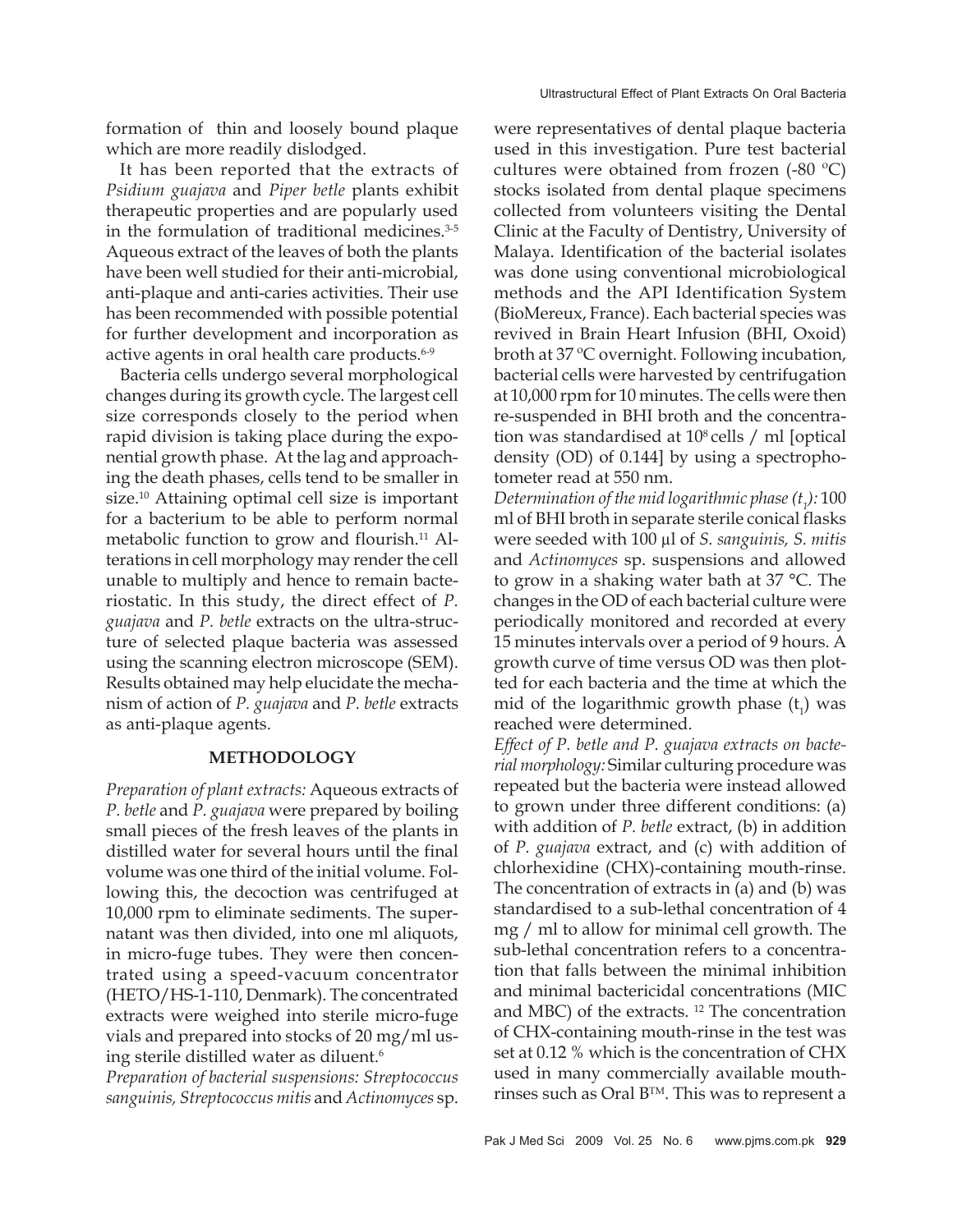

Fig-1: SEM micrograph of *S. sanguinis.* (a) Majority of the cells cultured under the untreated condition were at the dividing state (90,000x). (b) Higher magnification of dividing cells showing the groove where the cell would split into two identical cells (200,000x). (c) Cells cultured following exposure to *P. betle* extract were of variable sizes and majority existed as single, non-dividing cells (90,000x). (d) Under the influence of *P. guajava*, the size of the cells were more uniform and were clumped together in extracellular matrices (90,000x).

positive control for the study as CHX is considered the standard anti-microbial agent in the dental and hospital arena.<sup>13</sup> All tests were carried out in triplicate and repeated three times for reproducibility of results.

The culture flasks were placed in a shaking water bath and the bacteria were allowed to grow at 37° C. When the  $t<sub>1</sub>$  was reached, the flasks were removed and 100 µl of bacteria cells suspension were removed and captured on Nucleopore™ membrane discs (pore size 1 mm). The membrane was then carefully picked and transferred into glass vials containing one µl of glutaraldehyde (4%). The following morning, the membrane was then washed by displacing the fixative using a Pasteur pipette and replacing it with one ml of sodium cocadylate buffer (0.1 M). The washed membrane was then fixed in osmium tetra-oxide (1%) and left overnight in tightly capped vials at 4° C. The osmium tetra-oxide was then gently displaced with sodium cocadylate buffer and later washed three times by gently displacing the buffer with fresh buffer each time. The membrane discs were then treated with ascending percentage



Fig-2: SEM micrographs of *S. mitis.* (a) Majority of the cells cultured under the untreated growth condition were in the dividing state (90,000x). (b) The dividing cells at higher magnification (200,000x). (c) Under the influence of *P. betle*, cell were observed to be of uniform sizes and existed as single non-dividing cells (90,000x). (d) Cells cultured in the presence of *P. guajava* were also of uniform sizes & aggregated together in heavy extracellular matrices (90,000x).

(10% to 100%) of ethanol (15 minutes each) to dehydrate the cells. Finally the discs were mounted onto aluminium stubs and coated with gold before it was ready for SEM (JOEL, Japan) studies.

#### **RESULTS**

Figures-1, 2 and 3 represented SEM micrographs of *S. sanguinis, S. mitis* and *Actinomyces* sp., respectively at the mid of their logarithmic growth phases. Ultra-structural observations of bacterial cells were summarised and tabulated in Table I. In the absence of the extracts, the cells of *S. sanguinis* (Fig-1a & b), *S. mitis* (Fig-2a & b) and *Actinomyces* sp. (Fig-3a & b) were observed to have attained optimum cell sizes of (0.98 x 0.80)  $\mu$ m to (1.00 x 0.77)  $\mu$ m, (0.64 x 0.56)  $\mu$ m to (0.76 x 0.72) mm and (2.66 x 0.89) mm to (14.93  $x$  0.87)  $\mu$ m, respectively. Most of these cells were also shown to be at the actively dividing state.

Comparatively however, in the presence of the plant extracts the bacteria cells were observed to be smaller in size and many have resumed the non-dividing state (Fig-1c  $\&$  d, 2c  $\&$ d and 3c & d) (Table-I). In addition to that, the number of bacteria cells was observed to be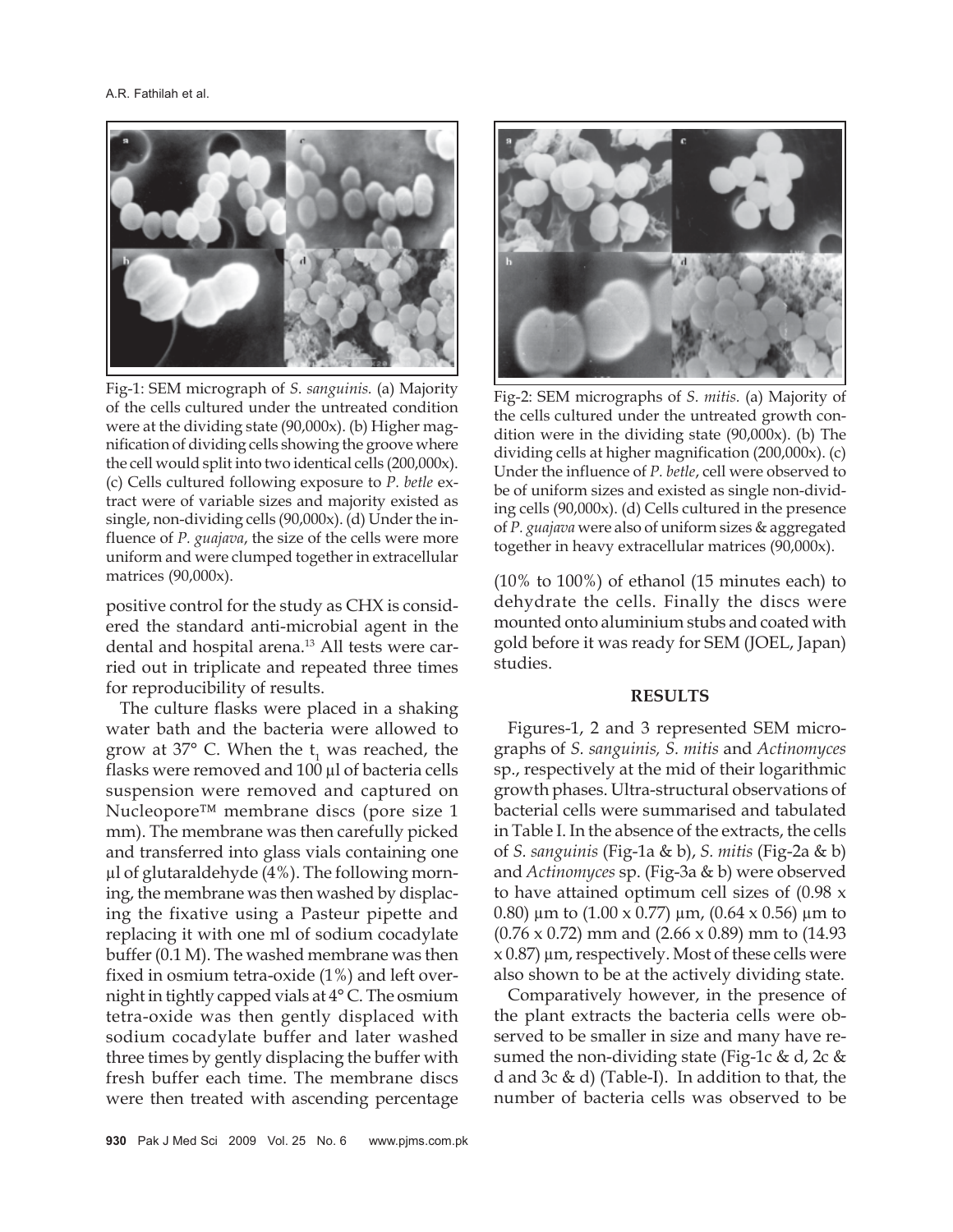denser in the presence of *P. guajava* as compared to cells in the presence of *P. betle* (Fig-1c & d and 2c & d). Heavy mesh-like matrices were observed to form around the cells in the presence of *P. guajava* that tend to aggregate them together in large clumps (Fig-1d, 2d & 3d). The growth of *S. sanguinis, S. mitis* and *Actinomyces* sp. was found to be totally inhibited in the presence of CHX and none was captured on the nudeogore membrane. The growth medium appeared clear, an indication of the bactericidal effect of the CHX-containing mouth-rinse. This was to be expected as CHX has been accepted by many researchers to exhibit maximum antimicrobial effect on oral micro-organisms.<sup>14</sup>

#### **DISCUSSION**

For cells to perpetuate themselves they must grow, that is increase in mass and size in an orderly fashion before they can reproduce or divide.15 With respect to the oral environment, once bacteria are attached to the tooth surface they will continue to perform their normal biological functions and reproduce by binary fission so that the population will increase geometrically.11,16 In addition to biochemical nutrients that are needed to provide energy to support cell growth, it is also equally important that appropriate biophysical environment is provided to ensure that the cells can propagate normally at a specific growth rate within a specific generation-time. Many factors such as temperature, pH and nutrients have been known to play important role to ensure the completion of a growth cycle.11 Studies have shown that the physiological growth of a bacterial cell is often accompanied by changes in its morphological characteristics. *Campylobacter jejuni* for example was shown to exhibit gross morphological changes with time when grown in a liquid medium. The cells were the typical short spirals at the exponential phase, became twice the length at the mid-stationary phase, but eventually were observed as coccus at the end of the growth cycle.17 Such changes in cell morphology during a growth cycle were suggested to be attributed to the differential expression of genes that control the timing of cell division.



Fig-3: SEM micrographs of *Actinomyces* sp. (a) Cells resumed rod shape with smooth surface under the untreated growth condition (90,000x). (b) The varying length resumed by the cells under the untreated condition was obvious at lower magnification (30,000x). (c) Cells cultured under the influence of *P. betle* display tapering ends and irregular surfaces (90,000x). (d) In the presence of *P. guajava* extracts, the cells were observed to be covered in extracellular matrices (90,000x).

Based on the examination of the micrographs, the treatment of *S. sanguinis*, *S. mitis* and *Actinomyces* sp. with either *P. betle* or *P. guajava* extracts have in a way suppressed the morphological development of the bacteria cells. The extracts appeared to have slowed down cell growth as most cells at  $t_1$  were small and have not attained the optimal cell size as observed in the absence of the herbal extracts (Table-I). The introduction of the extracts into the growth environment has created an unfavourable condition for the bacteria to grow. Therefore longer time was required for the bacteria to adapt and synthesize new inducible enzymes that are necessary to metabolise the substrates introduced into the growth medium. This was an indication of the disruption of the normal physiological activities of the cells and hence, accounted for the extension of lag phases of the growth cycles The retarding effect of these plant extracts on the growth profiles of dental plaque bacteria has been reported.18,19

In the immature condition, the underdeveloped bacterial cells may not be able to perform their biological function efficiently and as such, metabolic energy becomes insufficient to allow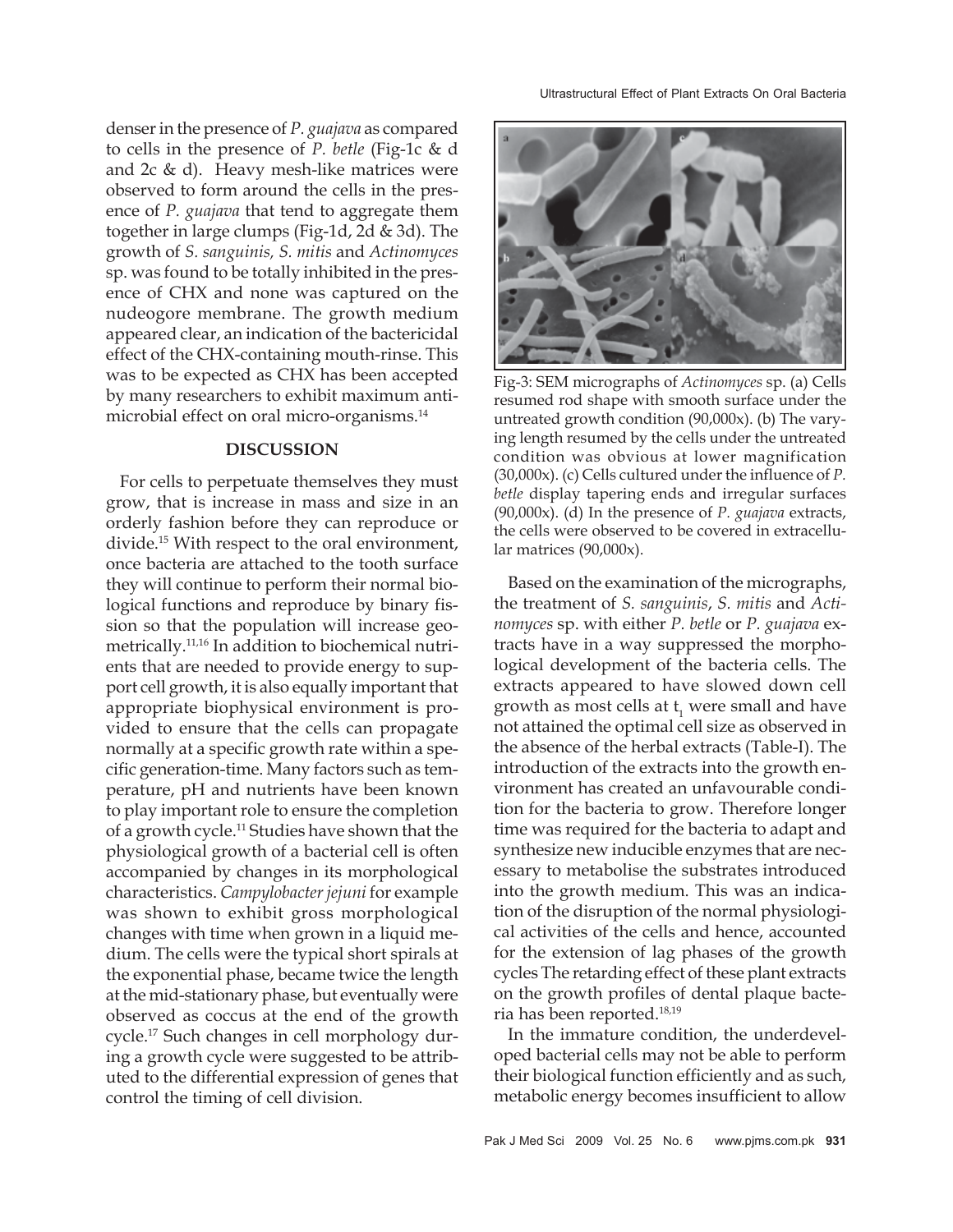| Bacteria           | Morphological features<br>of cells cultured under<br>normal physiological<br>condition                                                                                                                            | Morphological features of cells grown under<br>the influence of plant extract                                                                                                |                                                                                                                                                                                                 |
|--------------------|-------------------------------------------------------------------------------------------------------------------------------------------------------------------------------------------------------------------|------------------------------------------------------------------------------------------------------------------------------------------------------------------------------|-------------------------------------------------------------------------------------------------------------------------------------------------------------------------------------------------|
|                    |                                                                                                                                                                                                                   | P. betle                                                                                                                                                                     | P. guajava                                                                                                                                                                                      |
| S. sanguinis       | Fig. la:<br>Cocco-bacilli of (0.80x<br>0.98) to (1.00x0.77)um<br>individual & in chain.<br>Many cells were at the<br>dividing stage; (0.90x<br>0.73) to $(1.170.58) \mu m$                                        | Fig. 1c:<br>Cocco-bacilli of<br>$(0.64x0.44)$ to $(0.91$<br>$x0.62$ ) $\mu$ m.<br>Individual & in<br>chain. Most cells<br>were at the non-                                   | Fig. 1d:<br>Cocco-bacilli of<br>$(0.64x0.56)$ to $(0.69)$<br>x0.58)µm. Cells were<br>aggregated<br>&embedded in extra-<br>cellular matrix.                                                      |
| Inference          | (Fig. 1b).<br>Cells attained optimum<br>size.                                                                                                                                                                     | dividing stage.<br>Cells sizes were<br>relatively smaller<br>and elongated. Cell<br>population was<br>greatly reduced.                                                       | Cells sizes were more<br>uniform &relatively<br>smaller. Dense extra-<br>cellular matrix was<br>observed to have<br>aggregated the cells<br>together.                                           |
| S. mitis           | Fig. 2a:<br>Cocco-bacilli of (0.64x<br>0.56) to $(0.76x0.72)$ µm.<br>Cells existed as<br>individual & in chain.<br>Most cells were at the<br>dividing stage; (0.68x<br>$0.61$ ) to $(0.78x0.58)$ um<br>(Fig. 2b). | Fig. 2c:<br>Cocco-bacilli of<br>$(0.77x0.68) \mu m$ .<br>Cells existed as<br>individual & in<br>chain. Most cells<br>were at the non-<br>dividing stage.                     | Fig. 2d:<br>Cocco-bacilli of<br>$(0.65x0.61)$ to $(0.70$<br>x0.65)µm. Cells were<br>aggregated &<br>embedded in extra-<br>cellular matrix.                                                      |
| Inference          | Cells attained optimum<br>sizes & were relatively<br>smaller than<br>S. sanguinis.                                                                                                                                | Cell population was<br>greatly reduced but<br>cell sizes were<br>maintained at<br>optimum.                                                                                   | Cells maintain<br>optimum sizes. Dense<br>extra-cellular matrix<br>was observed to<br>aggregate the cells<br>together.                                                                          |
| Actinomyces<br>sp. | Fig. 3a:<br>Rods of various lengths;<br>(2.66x0.89) to (14.93x)<br>0.87)um. Cells existed<br>as individual short &<br>long rods/ filaments.<br>Some cells were at the<br>dividing stage.                          | Fig. 3c:<br>Uniform short rods<br>of $(1.61x0.52)$ to<br>$(1.67x0.48)$ um.<br>Cells were elonga-<br>ted & tapered at the<br>end. Cells were at<br>the non-dividing<br>stage. | Fig 3d:<br>Rods of (1.46x0.46)<br>to (1.9x0.48)um.<br>Cells were surround-<br>ed in extracellular<br>matrix. Cells lengths<br>were not uniform but<br>they were relatively<br>slim with greatly |
| Inference          | Cells attained various<br>lengths under optimum<br>condition (Fig. 3b).                                                                                                                                           | Cells' lengths were<br>more homogenous &<br>slimmer with greatly<br>reduced width. Cells<br>population was<br>reduced greatly.                                               | reduced width. Dense<br>extra-cellular matrix<br>clumped the cells<br>together.                                                                                                                 |

Table I. Ultra-structural features of S. sanguinis, S. mitis and Actinomyces sp. cells under ideal and test

for growth activities such as cell division and multiplication.20 The formation of heavy matrix with the introduction of *P. guajava* in the growth environment also poses an aggregative effect to the bacterial cells. In the aggregated form, the

growth performance of bacteria cells may also be affected.

With respect to the dental plaque, the suppression of bacterial growth may slow down the process of plaque formation and minimize the